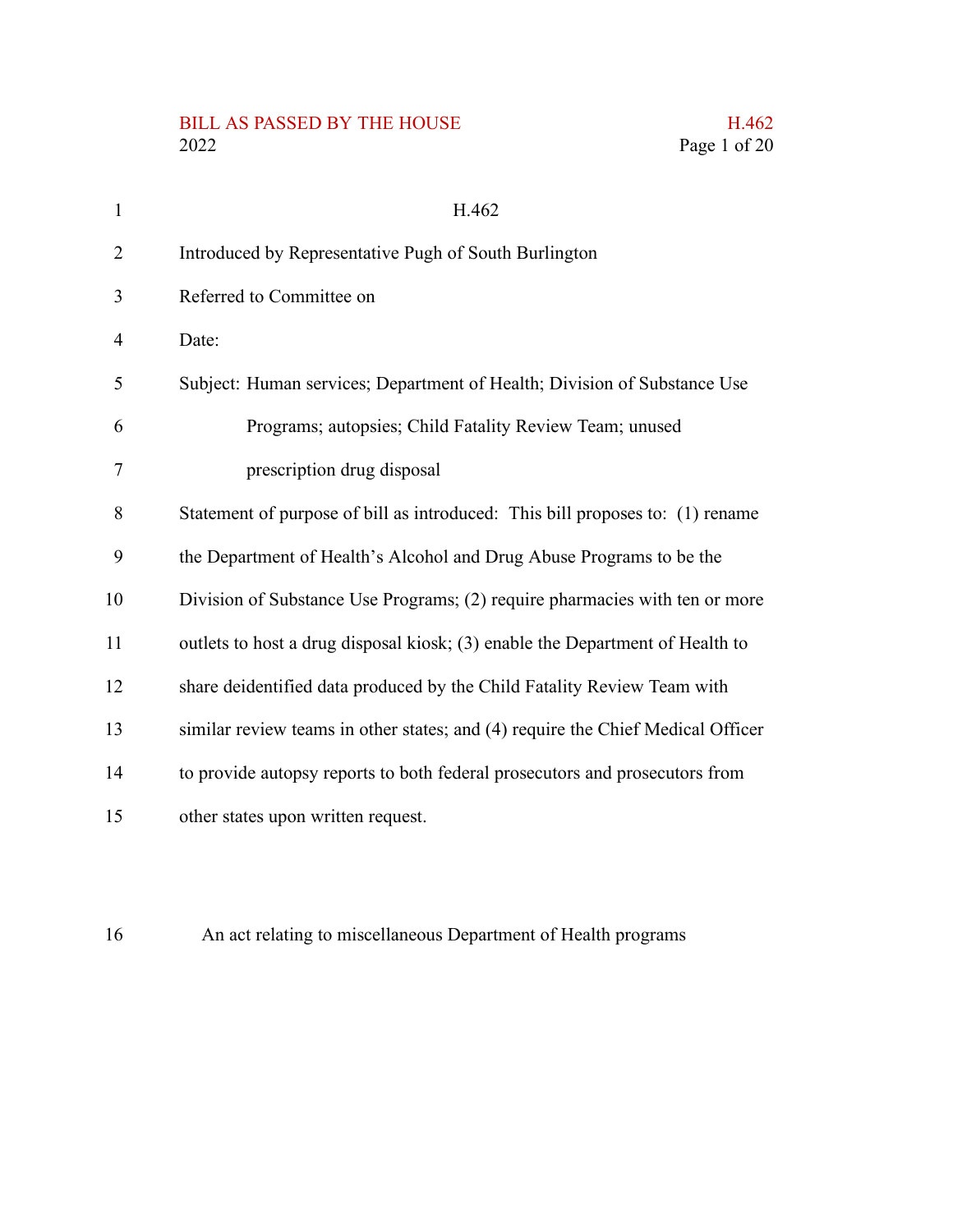# BILL AS PASSED BY THE HOUSE H.462<br>2022 Page 2 of 20

| $\mathbf{1}$ | It is hereby enacted by the General Assembly of the State of Vermont:         |
|--------------|-------------------------------------------------------------------------------|
| 2            | *** Division of Substance He Drograms ***                                     |
| 3            | Sec. 1. 3 V.S.A. $\S$ 3004 is amended to read:                                |
| 4            | § 3004. PERSONNEL DESIGNATION                                                 |
| 5            | The Secretary, Deputy Secretary, commissioners, deputy commissioners,         |
| 6            | attorneys, Directors of the Offices of State Economic Opportunity, of Alcohol |
| 7            | and Drug Abuse Programs, and of Child Support, and all members of boards,     |
| 8            | committees, commissions, or councils attached to the Agency for support are   |
| 9            | exempt from the classified State service. Except as authorized by section 311 |
| 10           | of this title or otherwise by law, all other positions shall be within the    |
| 11           | classified service.                                                           |
| 12           | Sec. 2. 18 V.S.A. $\S$ 4255 is amended to real                                |
| 13           | § 4255. VERMONT PRESCRIPTION DRUG NDVISORY COUNCIL                            |
| 14           | * * *                                                                         |
| 15           | $(b)(1)$ The Advisory Council shall consist of the following members:         |
| 16           | (A) the Commissioner of Health or designee, who shall serve as                |
| 17           | chair;                                                                        |
| 18           | (B) the Deputy Commissioner of Health for Alcohol and Drug Abuse              |
| 19           | Programs the Division of Substance Use Programs or designee;                  |
| 20           |                                                                               |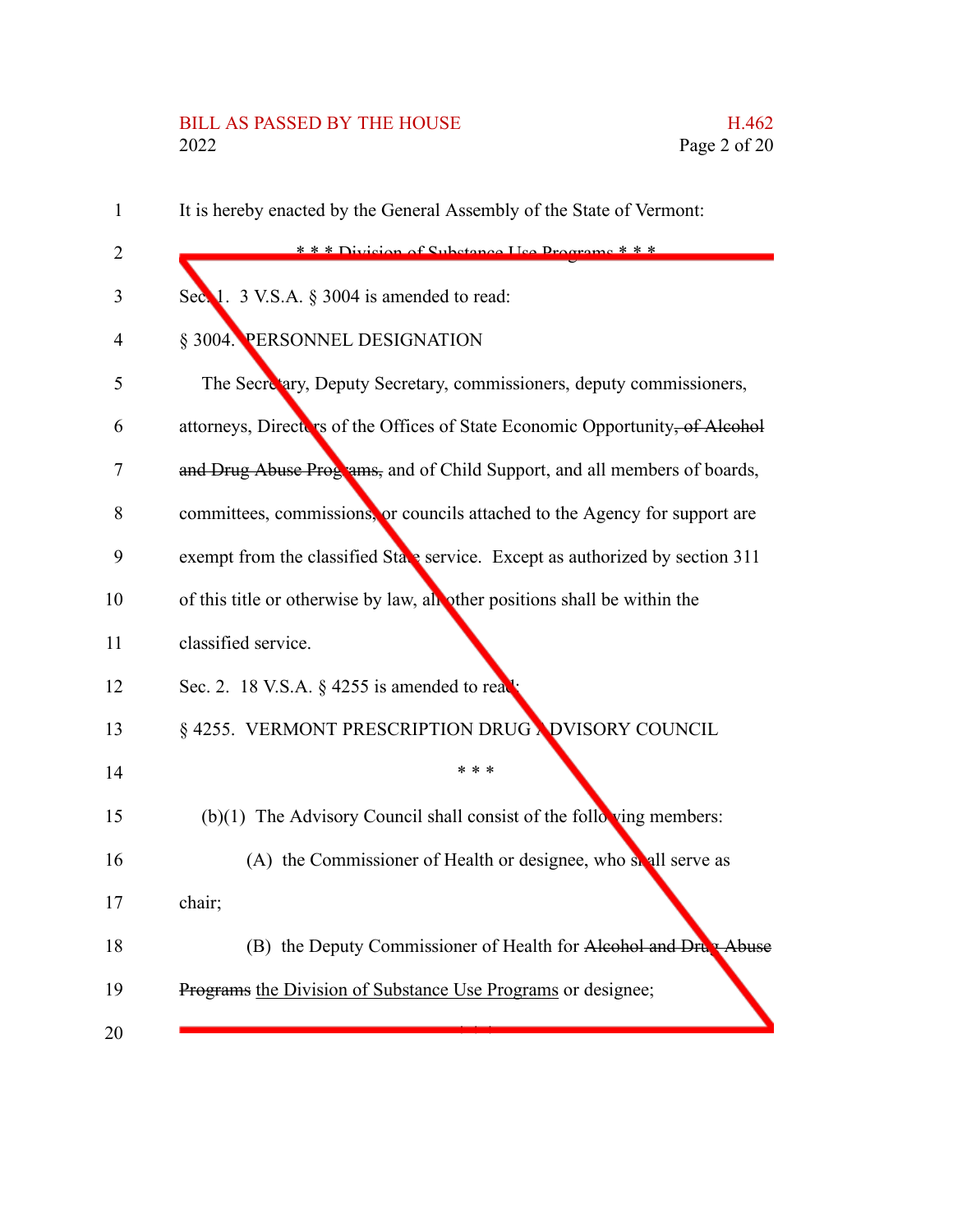# BILL AS PASSED BY THE HOUSE H.462<br>2022 Page 3 of 20

| $\mathbf{1}$   | CC) a drug and algabel abyco councelor licensed pursuant to                           |
|----------------|---------------------------------------------------------------------------------------|
| $\overline{2}$ | 26 S.A. chapter 62, to be selected by the Deputy Commissioner of Health for           |
| 3              | Alcohol and Drug Abuse Programs the Division of Substance Use Programs;               |
| 4              | * * *                                                                                 |
| 5              | Sec. 3. 18 V.S. $\frac{1}{2}$ \$ 4803 is amended to read:                             |
| 6              | § 4803. SUBSTANCE MISUSE USE PREVENTION OVERSIGHT AND                                 |
| 7              | <b>ADVISORY COUNCIL</b>                                                               |
| 8              | (a) Creation. There is created the Substance Misuse Use Prevention                    |
| 9              | Oversight and Advisory Council vithin the Department of Health to improve             |
| 10             | the health outcomes of all Vermonters through a consolidated and holistic             |
| 11             | approach to substance misuse use prevention that addresses all categories of          |
| 12             | substances. The Council shall provide advice to the Governor and General              |
| 13             | Assembly for improving prevention policies and $\frac{1}{k}$ ogramming throughout the |
| 14             | State and to ensure that population prevention measures are at the forefront of       |
| 15             | all policy determinations. The Advisory Council's prevention initiatives shall        |
| 16             | encompass all substances at risk of misuse, including:                                |
| 17             |                                                                                       |
| 18             | $(b)(1)$ Membership. The agenda of the Council shall be determined by an              |
| 19             | executive committee composed of the following members:                                |
| 20             |                                                                                       |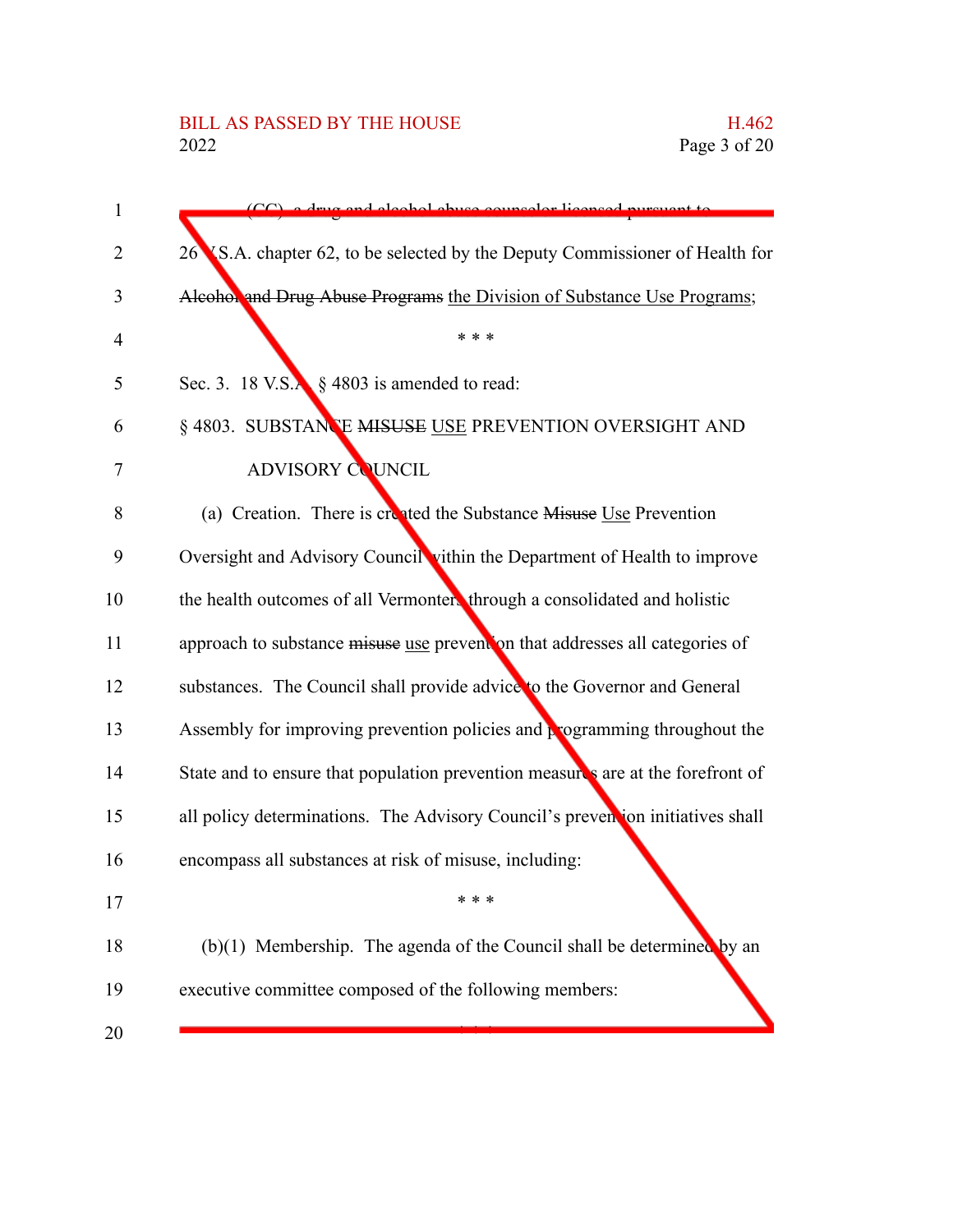| 1  | $(2)$ The members of the executive committee<br><i>jointly chall ann</i>        |
|----|---------------------------------------------------------------------------------|
| 2  | mer bers to the Council with demographic and regional diversity. Members of     |
| 3  | the Council shall collectively offer expertise and experience in the categories |
| 4  | listed below with the understanding that a single member may offer expertise    |
| 5  | and experience in multiple categories:                                          |
| 6  | * * *                                                                           |
| 7  | (E) persons with expertise in the following disciplines:                        |
| 8  | (i) substance $\hat{\bf a}$ suse use prevention in a professional setting;      |
| 9  | (ii) pediatric care specific to substance misuse use prevention or              |
| 10 | substance use disorder;                                                         |
| 11 | (iii) academic research per nining to substance misuse use                      |
| 12 | prevention or behavioral addiction treatment                                    |
| 13 | (iv) education in a public school setting specific to substance                 |
| 14 | misuse use prevention;                                                          |
| 15 | (v) law enforcement with expertise in drug enforcement,                         |
| 16 | addressing impaired driving, and community policing;                            |
| 17 | (vi) community outreach or collaboration in the field of substance              |
| 18 | misuse use prevention;                                                          |
| 19 | * * *                                                                           |
| 20 | (xii) substance use disorder or substance misuse use prevention                 |
| 21 | within the order vermonter population, and                                      |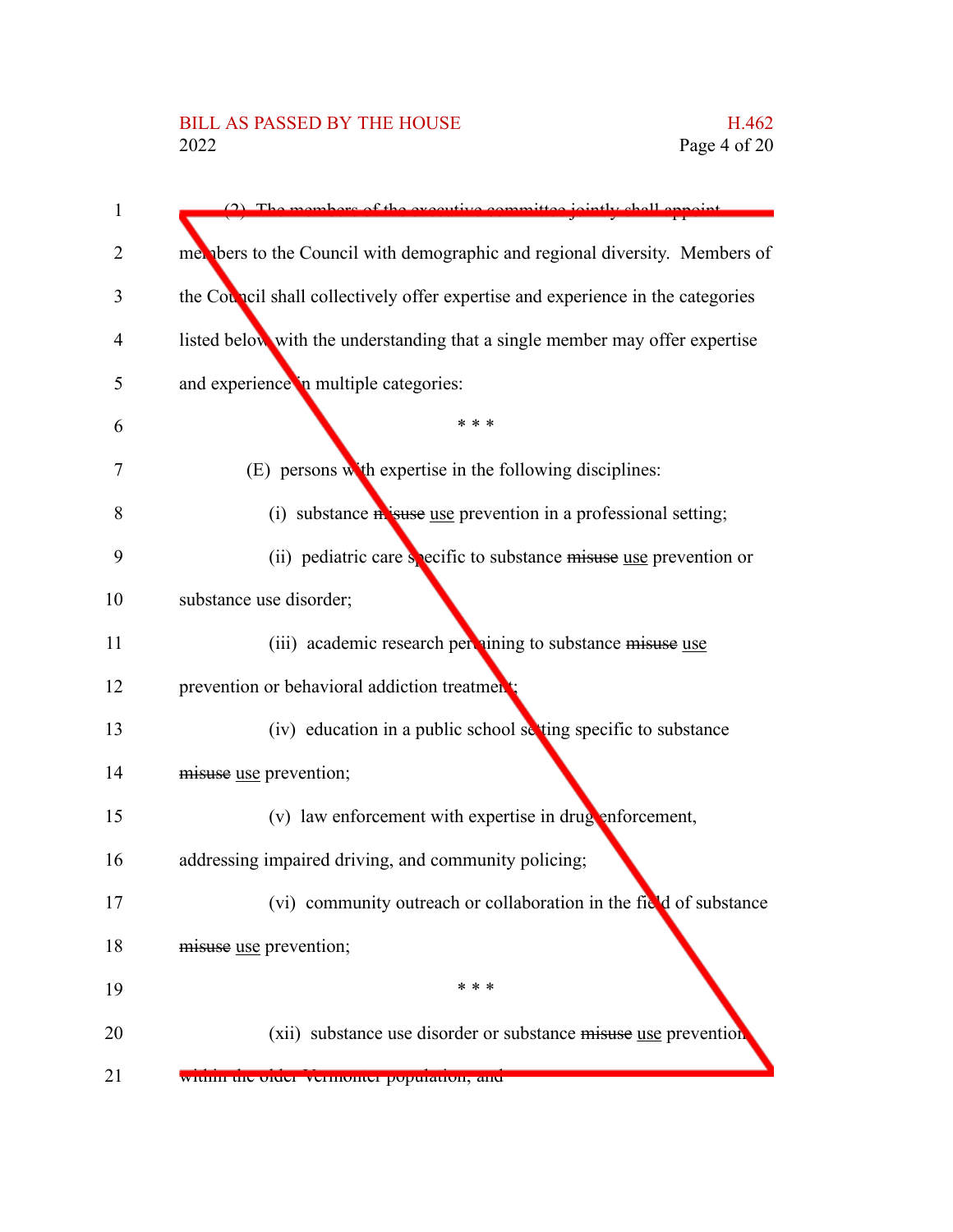## BILL AS PASSED BY THE HOUSE H.462<br>2022 Page 5 of 20

| $\mathbf{1}$   | <i>iontions</i> and modi                                                    |
|----------------|-----------------------------------------------------------------------------|
| $\overline{2}$ | Powers and duties. The Council shall strengthen the State's response to     |
| 3              | the subsence use disorder crisis by advancing evidence-based and evidence-  |
| 4              | informed substance misuse use prevention initiatives. The Council's duties  |
| 5              | shall include:                                                              |
| 6              | * * *                                                                       |
| 7              | (2) reviewing substance misuse use prevention program evaluations and       |
| 8              | making specific recommendations for modification based on the results,      |
| 9              | including recommendations to add ess gaps in both services and populations  |
| 10             | served;                                                                     |
| 11             | * * *                                                                       |
| 12             | $(6)$ recommending strategies to integrate whistance misuse use             |
| 13             | prevention programming across the State, including etween State agencies    |
| 14             | and in public-private partnerships;                                         |
| 15             | (7) development of a statewide media campaign for substance misuse          |
| 16             | use prevention; and                                                         |
| 17             | (8) holding a minimum of two public meetings to receive public input        |
| 18             | and advice for setting program priorities for substances at risk of misuse. |
| 19             |                                                                             |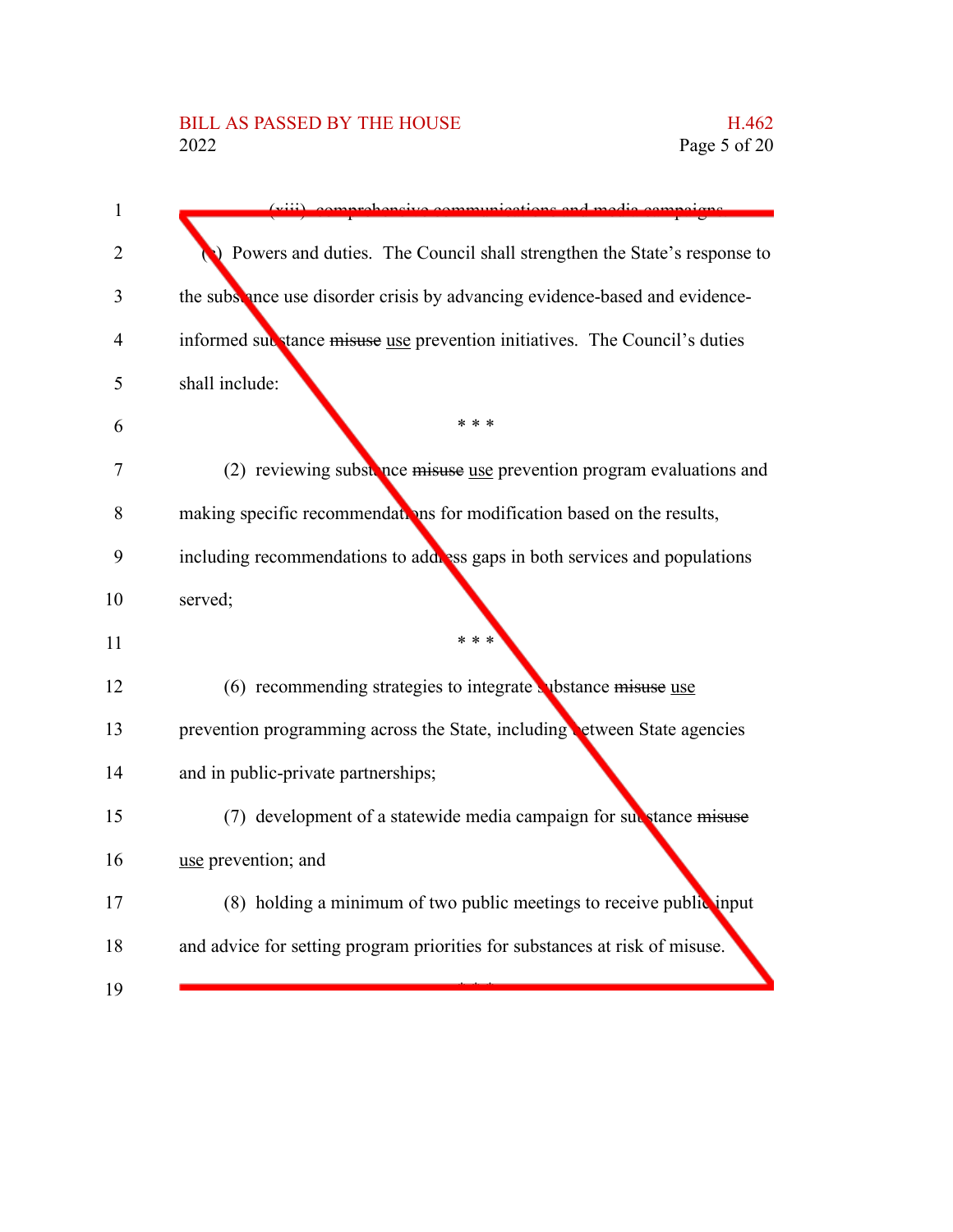# BILL AS PASSED BY THE HOUSE H.462<br>2022 Page 6 of 20

| 1  | (a) Assistance. The Council shall have administrative technical and           |
|----|-------------------------------------------------------------------------------|
| 2  | con munications assistance from the Manager of Substance Misuse Use           |
| 3  | Prevention established pursuant to section 4804 of this title.                |
| 4  | * * *                                                                         |
| 5  | (g) Organization.                                                             |
| 6  | (1) Members of the Council shall serve two-year terms and may be              |
| 7  | reappointed. Any vacanty on the Council shall be filled in the same manner as |
| 8  | the original appointment. The replacement member shall serve for the          |
| 9  | remainder of the unexpired term. Any individual interested in serving on the  |
| 10 | Council may submit a letter of interest or resume to the Manager of Substance |
| 11 | Misuse Use Prevention.                                                        |
| 12 | * * *                                                                         |
| 13 | Sec. 4. 18 V.S.A. § 4804 is amended to read:                                  |
| 14 | § 4804. MANAGER OF SUBSTANCE MISUSE USE PREVENTION                            |
| 15 | There is created the permanent position of the Manager of Substance           |
| 16 | Misuse Use Prevention within the Department of Health for the purpose of:     |
| 17 | (1) coordinating the work of the Substance Misuse Use Prevention              |
| 18 | Oversight and Advisory Council established pursuant to section 4803 of this   |
| 19 | title; and                                                                    |
| 20 | (z) coorumaning regionar praining.                                            |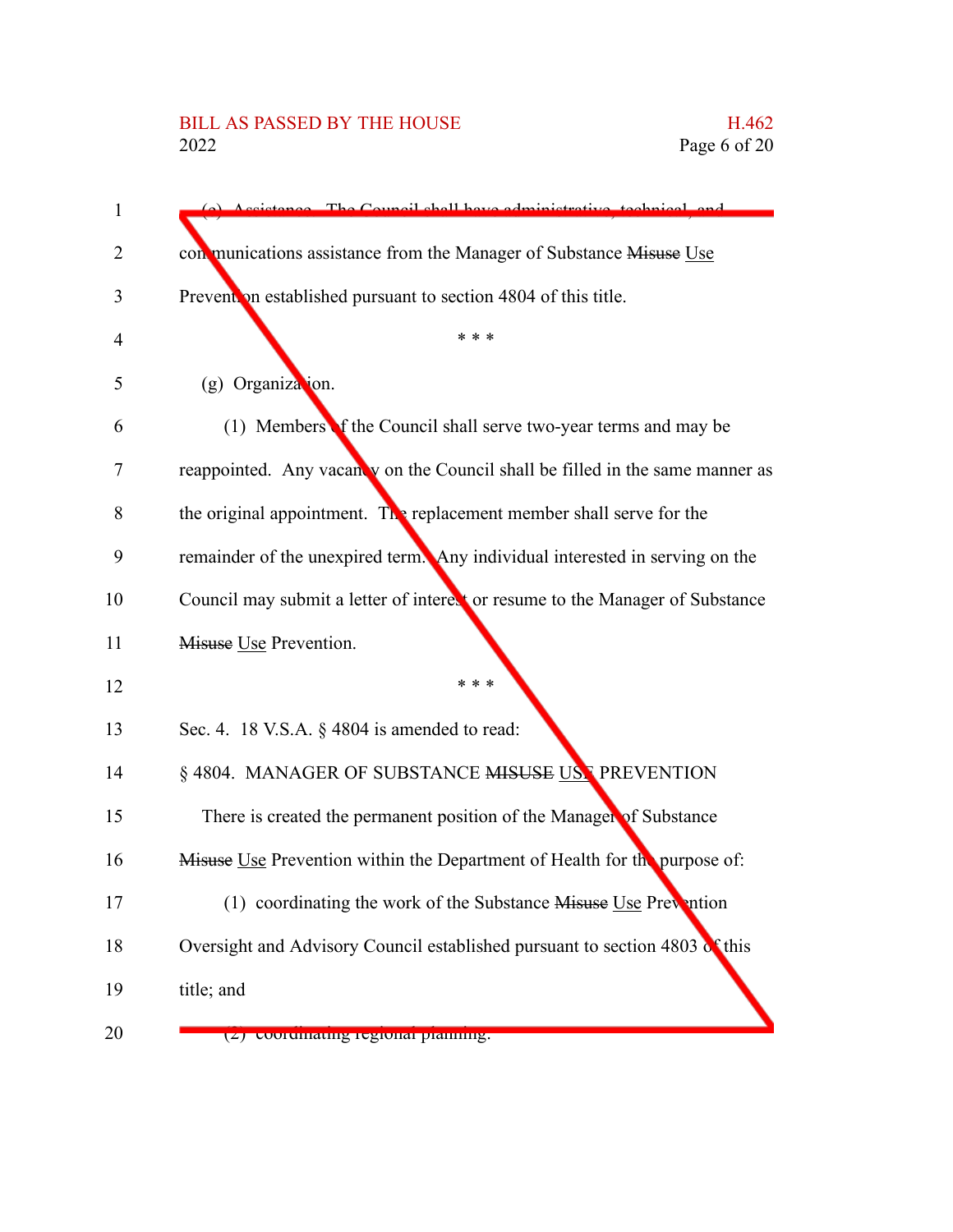| 1  | $\frac{C_{\alpha\alpha} - 5}{2}$ 18 V C A 1806 is amonded to ready             |
|----|--------------------------------------------------------------------------------|
| 2  | § 4806. DIVISION OF ALCOHOL AND DRUG ABUSE SUBSTANCE USE                       |
| 3  | <b>PROGRAMS</b>                                                                |
| 4  | (a) The Division of Alcohol and Drug Abuse Substance Use Programs              |
| 5  | shall plan, open te, and evaluate a consistent, effective program of substance |
| 6  | abuse programs. All duties, responsibilities, and authority of the Division    |
| 7  | shall be carried out and exercised by and within the Department of Health.     |
| 8  | * * *                                                                          |
| 9  | (c) Under the direction of the Commissioner of Health, the Deputy              |
| 10 | Commissioner of Alcohol and Drug Abuse Programs for the Division shall         |
| 11 | review and approve all alcohol and drug programs developed or administered     |
| 12 | by any State agency or department, except for alcohol and drug education       |
| 13 | programs developed by the Agency of Education in conjunction with the          |
| 14 | Alcohol and Drug Abuse Council pursuant to 16 V.N.A. § 909.                    |
| 15 | * * *                                                                          |
| 16 | Sec. 6. 18 V.S.A. $\S$ 7253 is amended to read:                                |
| 17 | § 7253. CLINICAL RESOURCE MANAGEMENT AND OVERSIGHT                             |
| 18 | The Commissioner of Mental Health, in consultation with health care            |
| 19 | providers as defined in section 9432 of this title, including designated       |
| 20 | hospitals, designated agencies, individuals with mental conditions or          |
| 21 | psychiatric disabilities, and other stakeholders, shari design and implement a |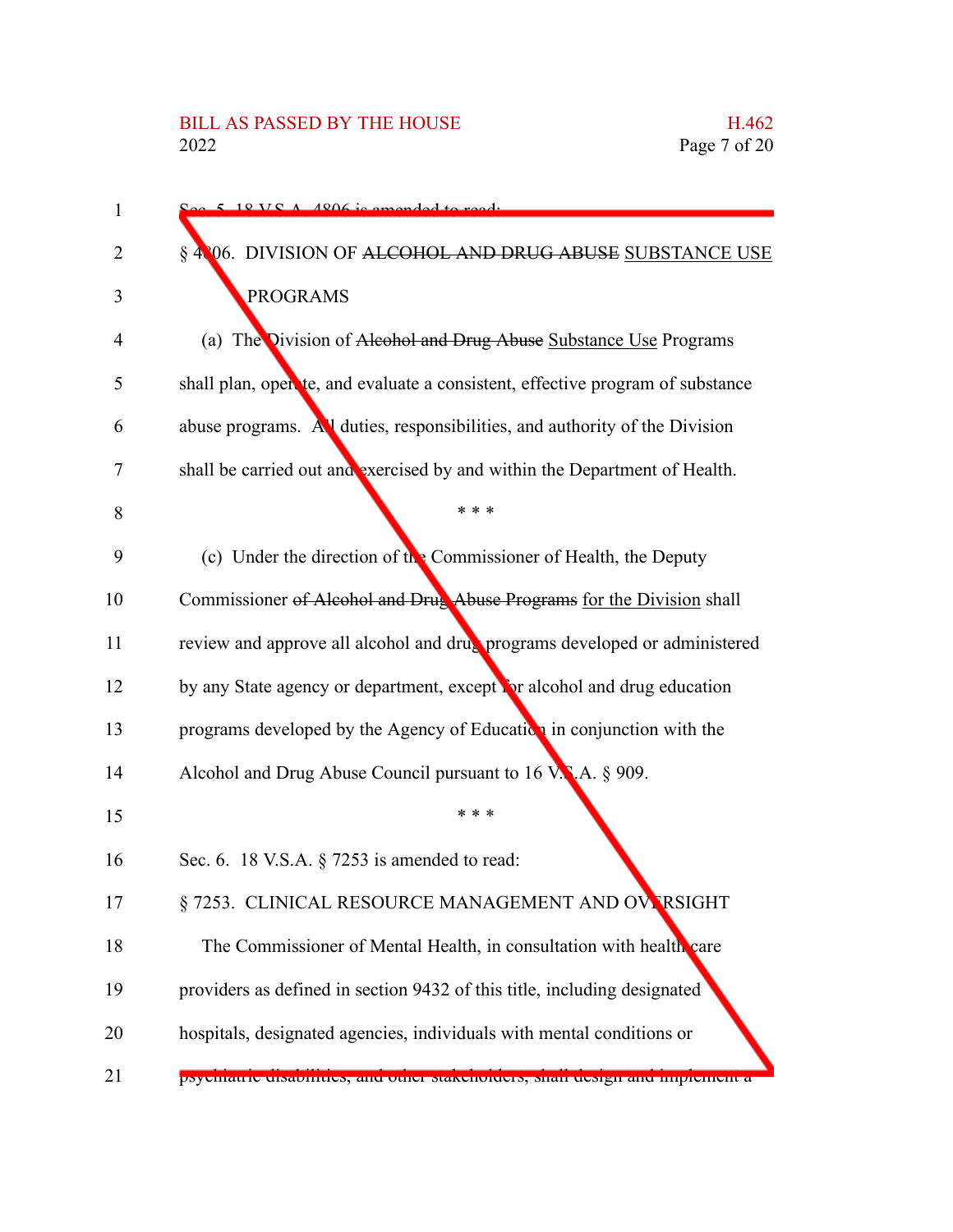# BILL AS PASSED BY THE HOUSE H.462<br>2022 Page 8 of 20

| ement gystem that engures the highest quality of care                           |
|---------------------------------------------------------------------------------|
| and facilitates long-term, sustained recovery for individuals in the custody of |
| the Conmissioner.                                                               |
| * * *                                                                           |
| (2) For the purpose of maintaining the integrity and effectiveness of the       |
| clinical resource management system, the Department of Mental Health shall:     |
| * * *                                                                           |
| $(B)$ coordinate care across the mental and physical health care                |
| systems as well as ensure coordination within the Agency of Human Services,     |
| particularly the Department of Cortections, the Department of Health's          |
| Alcohol and Drug Abuse Division of S. bstance Use Programs, and the             |
| Department of Disabilities, Aging, and Independent Living;                      |
| * * *                                                                           |
| Sec. 7. 23 V.S.A. § 1216 is amended to read:                                    |
| § 1216. PERSONS UNDER 21 YEARS OF AGE; ALCOHOL                                  |
| <b>CONCENTRATION OF 0.02 OR MORE</b>                                            |
| * * *                                                                           |
| (g) The Alcohol and Driving Program required under this section shall be        |
| administered by the Office of Alcohol and Drug Abuse Department of              |
| Health's Division of Substance Use Programs and shall take into consideration   |
| any particular treatment necus or operators unuer the age of 21 years or age.   |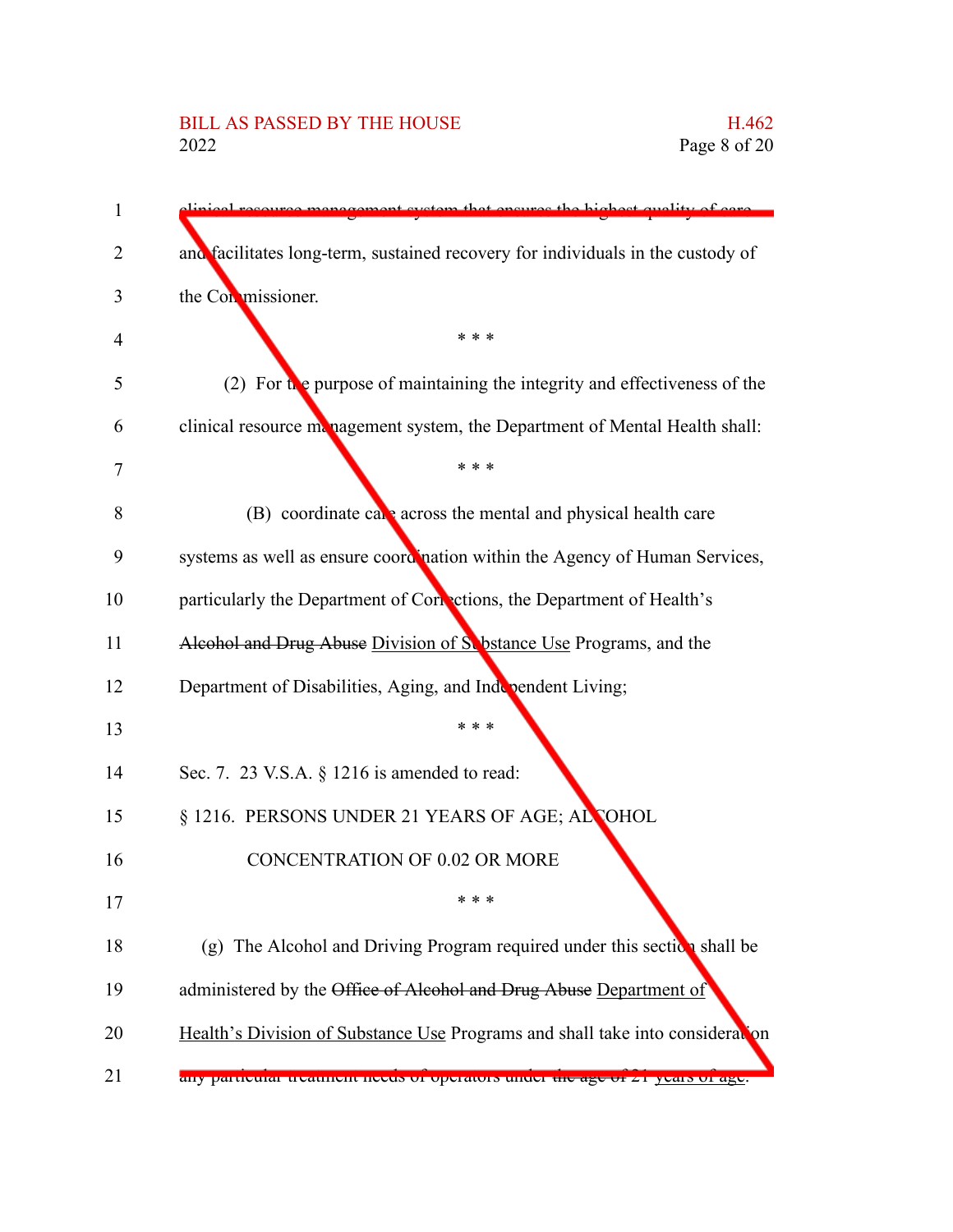# BILL AS PASSED BY THE HOUSE H.462<br>2022 Page 9 of 20

| 1  | * * *                                                                                 |
|----|---------------------------------------------------------------------------------------|
| 2  | Sec. 8. 23 V.S.A. § 3207f is amended to read:                                         |
| 3  | § 3207f. PERSONS UNDER 21 YEARS OF AGE; ALCOHOL                                       |
| 4  | CONCENTRATION OF 0.02 OR MORE                                                         |
| 5  | * * *                                                                                 |
| 6  | (f) The alcohol program required under this section shall be administered             |
| 7  | by the Office of Alcohol and Drug Abuse Department of Health's Division of            |
| 8  | Substance Use Programs and shall take into consideration any particular               |
| 9  | treatment needs of operators under the age of 21 years of age.                        |
| 10 |                                                                                       |
| 11 | Sec. 9. 23 V.S.A. § 3323a is amended to rea                                           |
| 12 | § 3323a. PERSONS UNDER 21 YEARS OF AGE; ALCOHOL                                       |
| 13 | <b>CONCENTRATION OF 0.02 OR MORE</b>                                                  |
| 14 | * * *                                                                                 |
| 15 | (f) The alcohol program required under this section shall $\mathbf{e}_2$ administered |
| 16 | by the Office of Alcohol and Drug Abuse Department of Health's Division of            |
| 17 | Substance Use Programs and shall take into consideration any particula                |
| 18 | treatment needs of operators under the age of 21 years of age.                        |
| 19 |                                                                                       |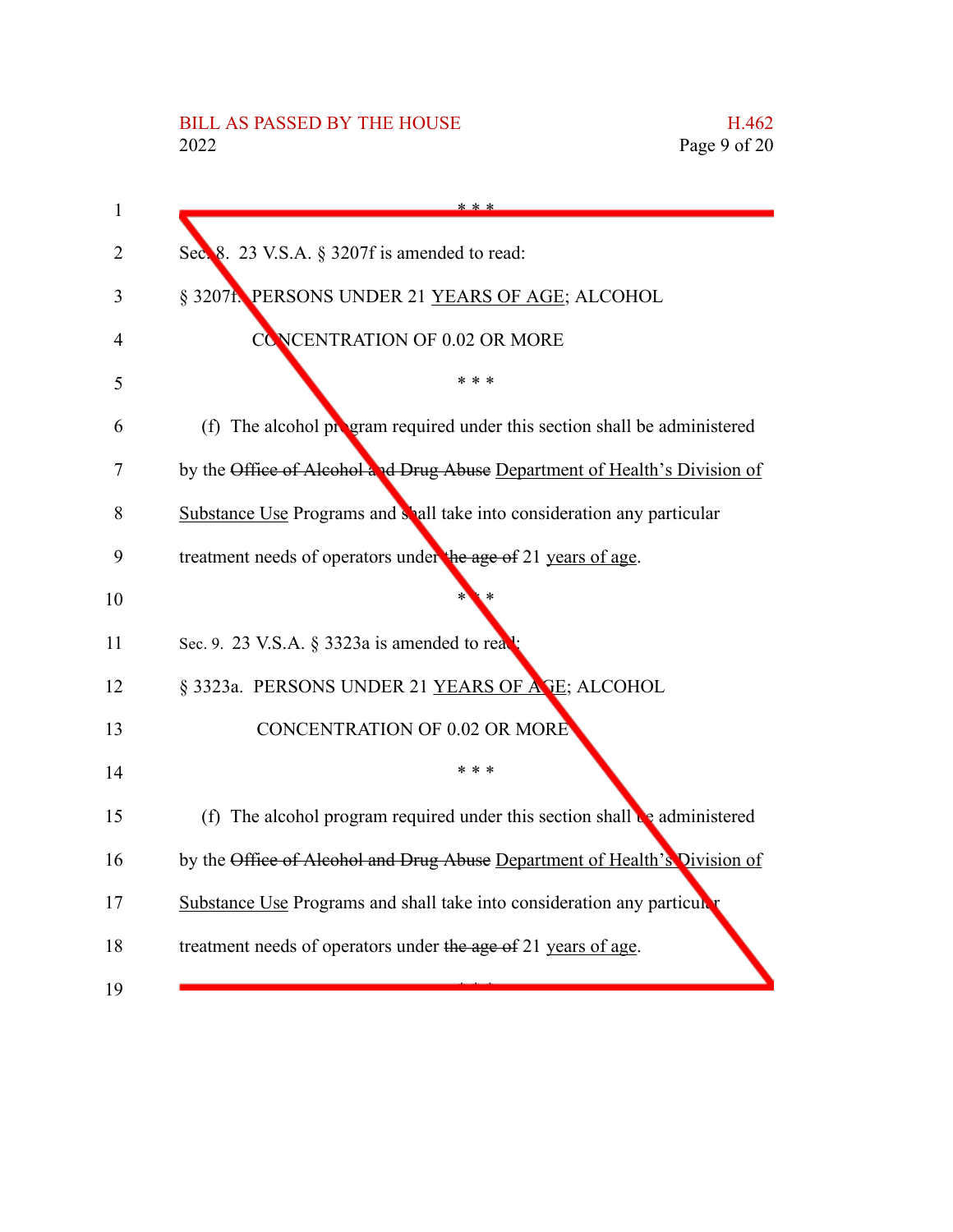| 1  | $22 \text{ V} \text{C}$ $\Lambda$ $\&$ 5272 is amonded to ready               |
|----|-------------------------------------------------------------------------------|
| 2  | § 5.72. JUVENILE JUSTICE UNIT; JUVENILE JUSTICE DIRECTOR                      |
| 3  | * * *                                                                         |
| 4  | (c) The vivenile Justice Director shall ensure that the following occur:      |
| 5  | * * *                                                                         |
| 6  | $(3)$ cooperation among appropriate departments, including the                |
| 7  | Department; the Agency of Education; the Departments of Corrections, of       |
| 8  | Labor, of Mental Health, of Public Safety, and of Disabilities, Aging, and    |
| 9  | Independent Living; and the Department of Health's Division of Alcohol and    |
| 10 | <b>Drug Abuse Substance Use Programs</b>                                      |
| 11 | $* *$                                                                         |
| 12 | *** Expansion of Drug Disposal Kiosks ***                                     |
| 13 | Sec. 11. 18 V.S.A. § 4224 is amended to read:                                 |
| 14 | § 4224. UNUSED PRESCRIPTION DRUG DISPOSAL PROGRAM                             |
| 15 | (a) The Department of Health shall establish and maint in the Statewide       |
| 16 | Unused Prescription Drug Disposal Program to provide for the safe disposal of |
| 17 | Vermont residents' unused and unwanted prescription drugs. The Program        |
| 18 | may include establishing secure collection and disposal sites and providing   |
| 19 | medication envelopes for sending unused prescription drugs to an authorize    |
| 20 | concentul facinty for destruction.                                            |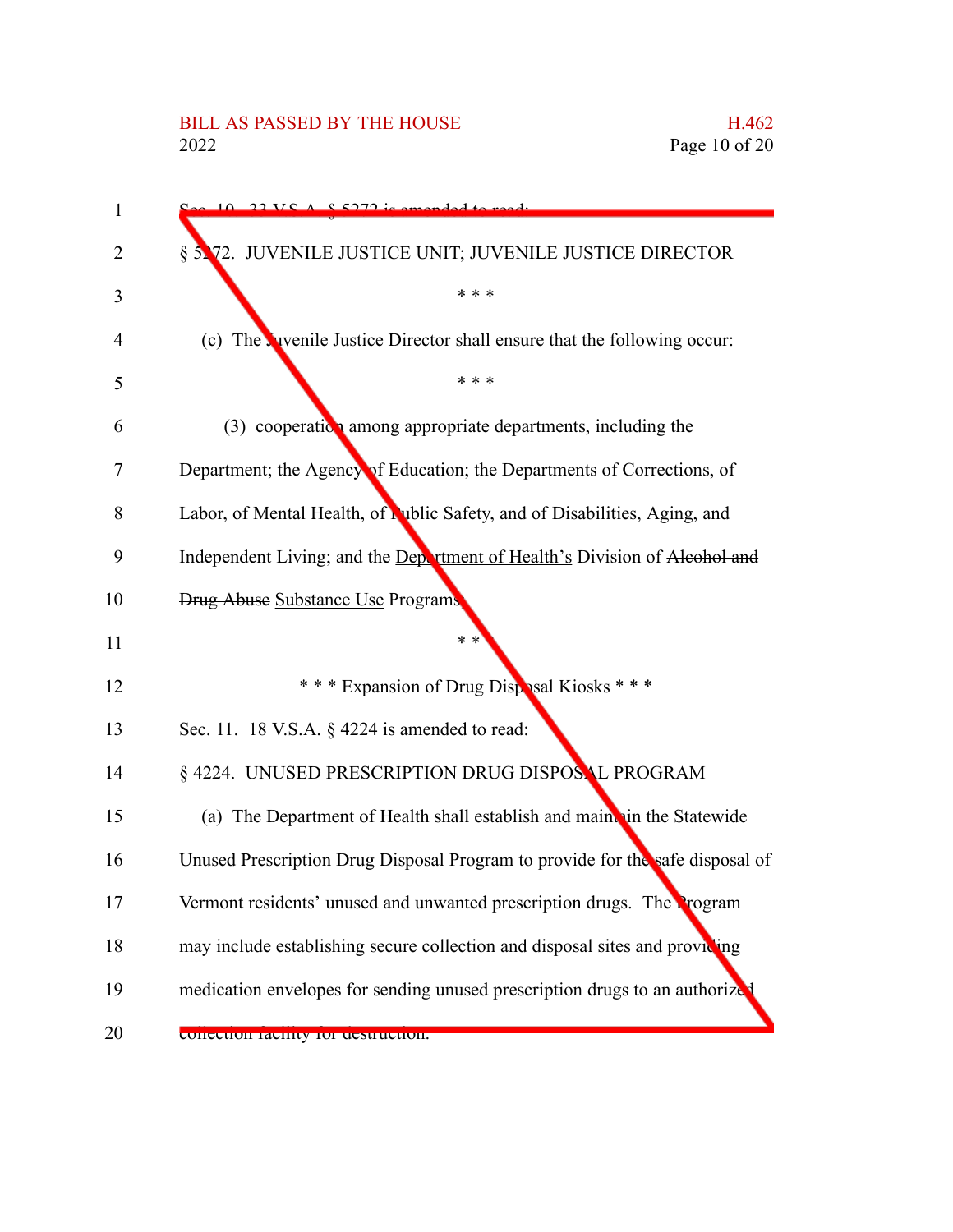| 1              | (b) Dhermogies that operate 10 or more establishments in the United States          |
|----------------|-------------------------------------------------------------------------------------|
| 2              | which concurrently conducting business in Vermont, shall enroll in a drug           |
| 3              | disposal <b>Nosk</b> program not later than December 31, 2022.                      |
| $\overline{4}$ | *** Child Fatality Review Team ***                                                  |
| 5              | Sec. 12. 18 V.S.A. § 1561 is amended to read:                                       |
| 6              | § 1561. CHILD FATAL TY REVIEW TEAM                                                  |
| 7              | * * *                                                                               |
| 8              | $(g)(1)$ Confidentiality.                                                           |
| 9              | $(1)(A)$ The records produced or a courred by the Team are exempt from              |
| 10             | public inspection and copying under the Public Records Act and shall be kept        |
| 11             | confidential. The records of the Team are not subject to subpoena, discovery,       |
| 12             | or introduction into evidence in a civil or criminal action. Nothing in this        |
| 13             | section shall be construed to limit or restrict the right to discover or use in any |
| 14             | civil or criminal proceedings information or records that are avalable from         |
| 15             | another source and entirely outside the Team's review. The Team shall not use       |
| 16             | the information or records generated during the course of its review for            |
| 17             | purposes quier man mose described in mis secuon.                                    |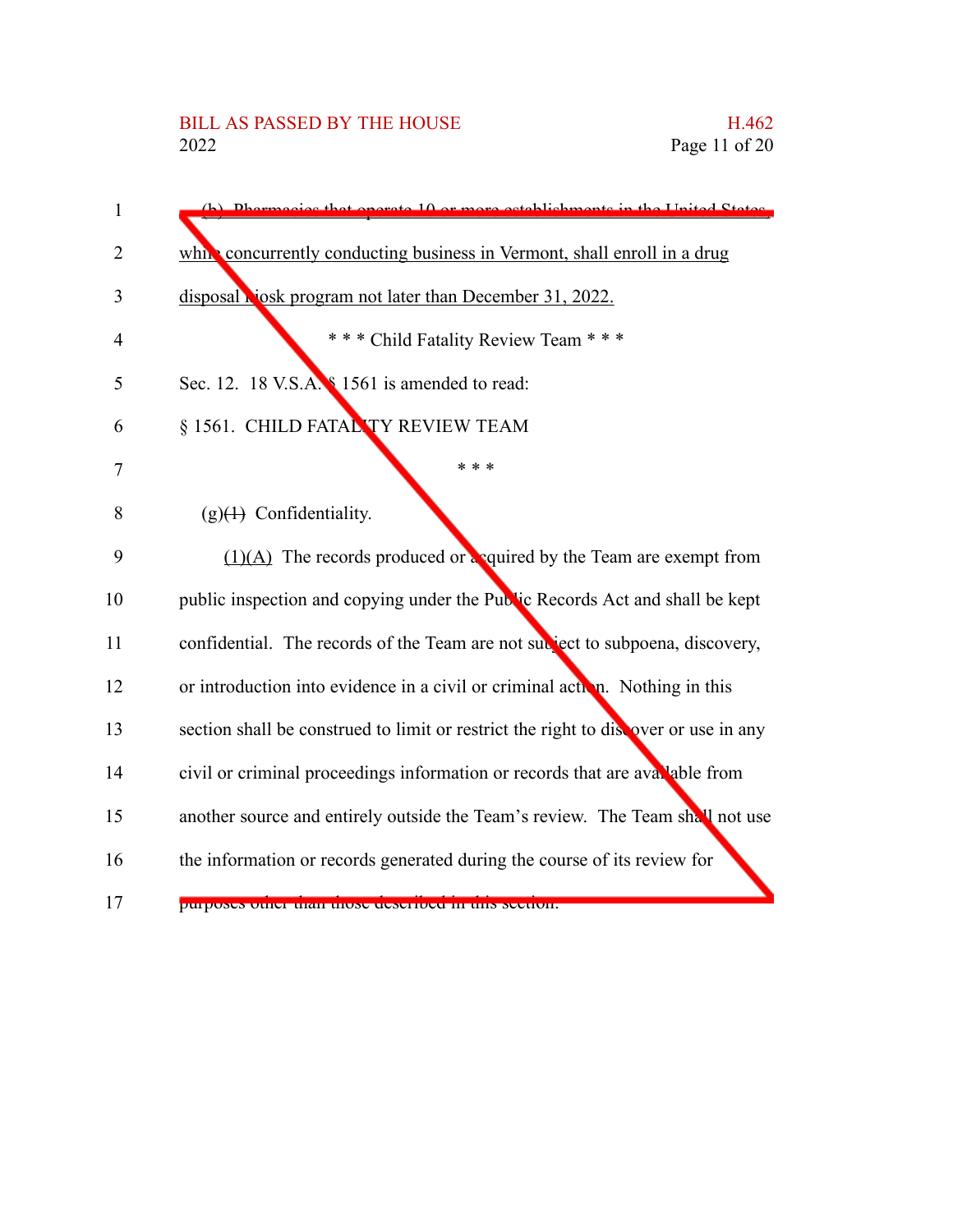| 1  | (B) The Department may share deidentified data produced or                      |
|----|---------------------------------------------------------------------------------|
| 2  | acquired by the Team with other states that have child fatality review panels,  |
| 3  | provided access under such agreements is consistent with the privacy, security, |
| 4  | and disclosure protections in this chapter.                                     |
| 5  | * * *                                                                           |
| 6  | * * * Autopsy Reports * * *                                                     |
| 7  | Sec. 13. 18 V.S.A. $\S$ 5. 05 is amended to read:                               |
| 8  | § 5205. DEATH CERTIFICATE WHEN NO ATTENDING PHYSICIAN                           |
| 9  | AND IN OTHER CIRCUMSTANCES; AUTOPSY                                             |
| 10 | * * *                                                                           |
| 11 | (f) The State's Attorney or Chief Medical Examiner, if either deem it           |
| 12 | necessary and in the interest of public health welfare, and safety, or in       |
| 13 | furtherance of the administration of the law, may order an autopsy to be        |
| 14 | performed by the Chief Medical Examiner or under his or her the Chief           |
| 15 | Medical Examiner's direction. Upon completion of the autopsy, the Chief         |
| 16 | Medical Examiner shall submit a report to such State's Attomacy and the         |
| 17 | Attorney General and shall submit a report of death to the State Registrar.     |
| 18 | Upon the written request of a federal prosecutor or a prosecutor in a nother    |
| 19 | state, the Chief Medical Examiner shall submit a report of a death to the       |
| 20 | requesting office.                                                              |
| 21 |                                                                                 |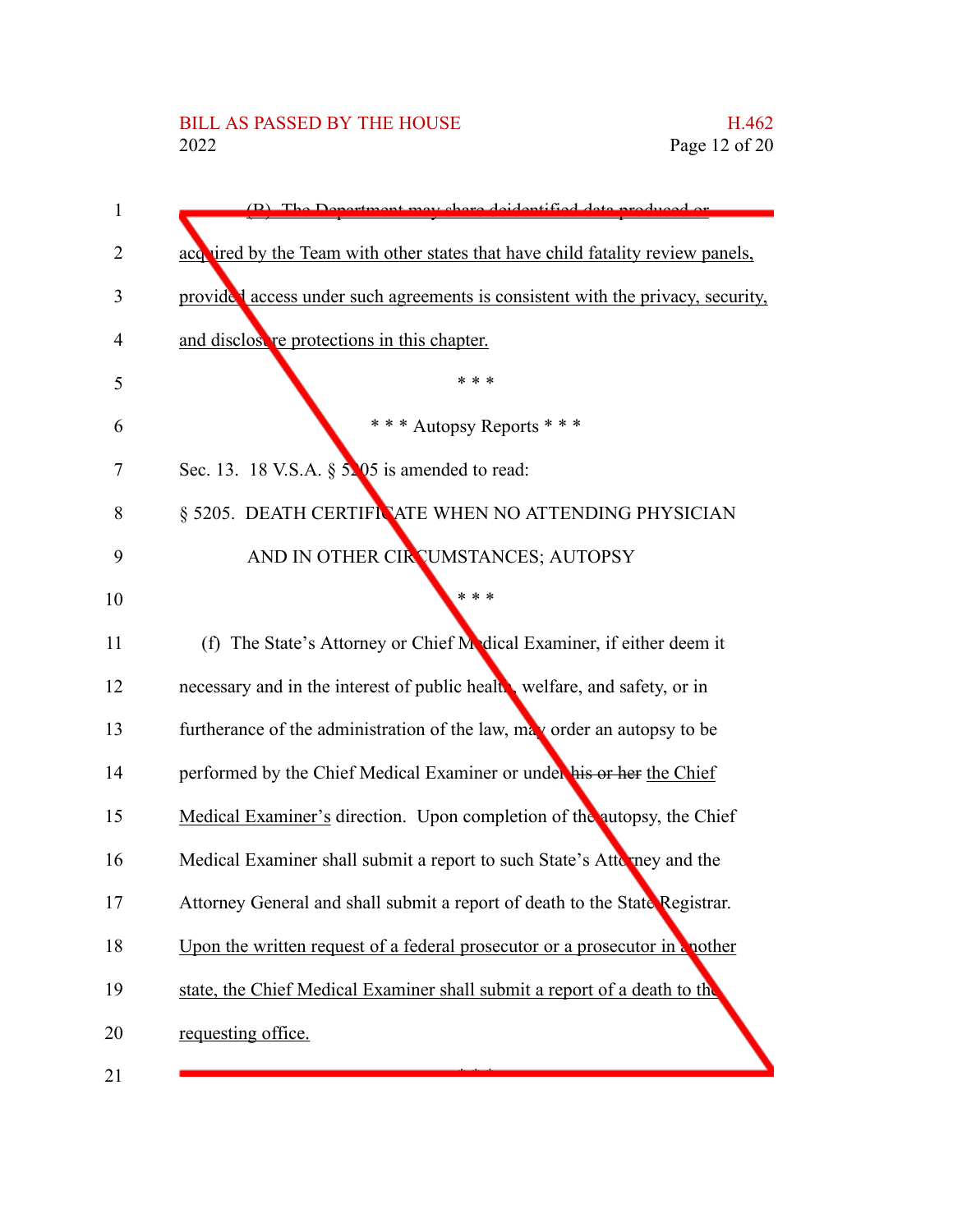

*\* \* \* Division of Substance Use Programs \* \* \**

*Sec. 1. 3 V.S.A. § 3004 is amended to read:*

*§ 3004. PERSONNEL DESIGNATION*

*The Secretary, Deputy Secretary, commissioners, deputy commissioners, attorneys, Directors of the Offices of State Economic Opportunity, of Alcohol and Drug Abuse Programs, and of Child Support, and all members of boards, committees, commissions, or councils attached to the Agency for support are exempt from the classified State service. Except as authorized by section 311 of this title or otherwise by law, all other positions shall be within the classified service.*

*Sec. 2. 18 V.S.A. § 4255 is amended to read:*

*§ 4255. VERMONT PRESCRIPTION DRUG ADVISORY COUNCIL*

*\* \* \**

*(b)(1) The Advisory Council shall consist of the following members:*

*(A) the Commissioner of Health or designee, who shall serve as chair;*

*(B) the Deputy Commissioner of Health for Alcohol and Drug Abuse the Division of Substance Use Programs or designee;*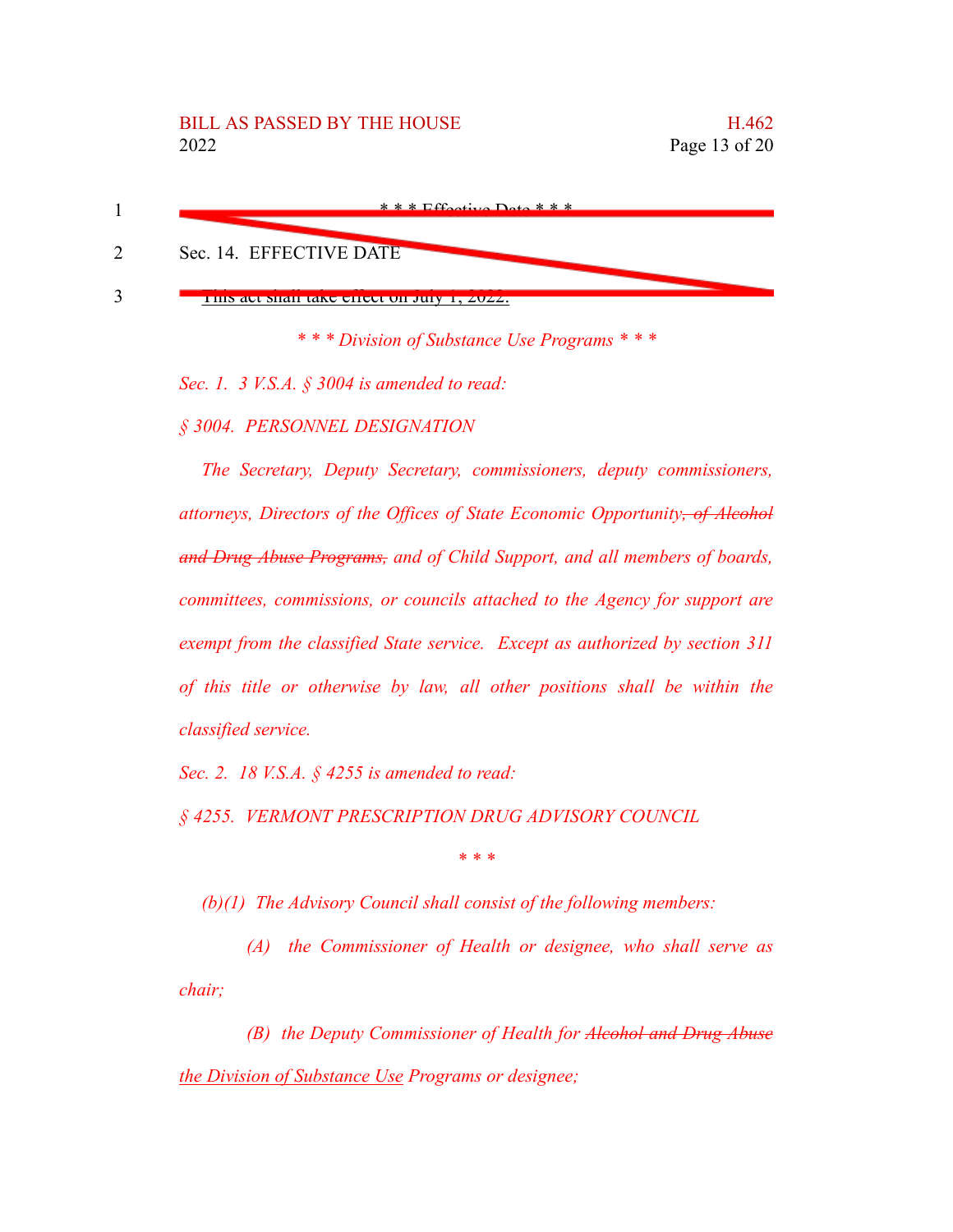*\* \* \**

*(CC) a drug and alcohol abuse counselor licensed pursuant to 26 V.S.A. chapter 62, to be selected by the Deputy Commissioner of Health for Alcohol and Drug Abuse the Division of Substance Use Programs;*

*\* \* \**

*Sec. 3. 18 V.S.A. 4806 is amended to read:*

*§ 4806. DIVISION OF ALCOHOL AND DRUG ABUSE SUBSTANCE USE PROGRAMS*

*(a) The Division of Alcohol and Drug Abuse Substance Use Programs shall plan, operate, and evaluate a consistent, effective program of substance abuse use programs. All duties, responsibilities, and authority of the Division shall be carried out and exercised by and within the Department of Health.*

*\* \* \**

*(c) Under the direction of the Commissioner of Health, the Deputy Commissioner of Alcohol and Drug Abuse Programs for the Division shall review and approve all alcohol and drug programs developed or administered by any State agency or department, except for alcohol and drug education programs developed by the Agency of Education in conjunction with the Alcohol and Drug Abuse Council pursuant to 16 V.S.A. § 909.*

*\* \* \**

*Sec. 4. 18 V.S.A. § 7253 is amended to read:*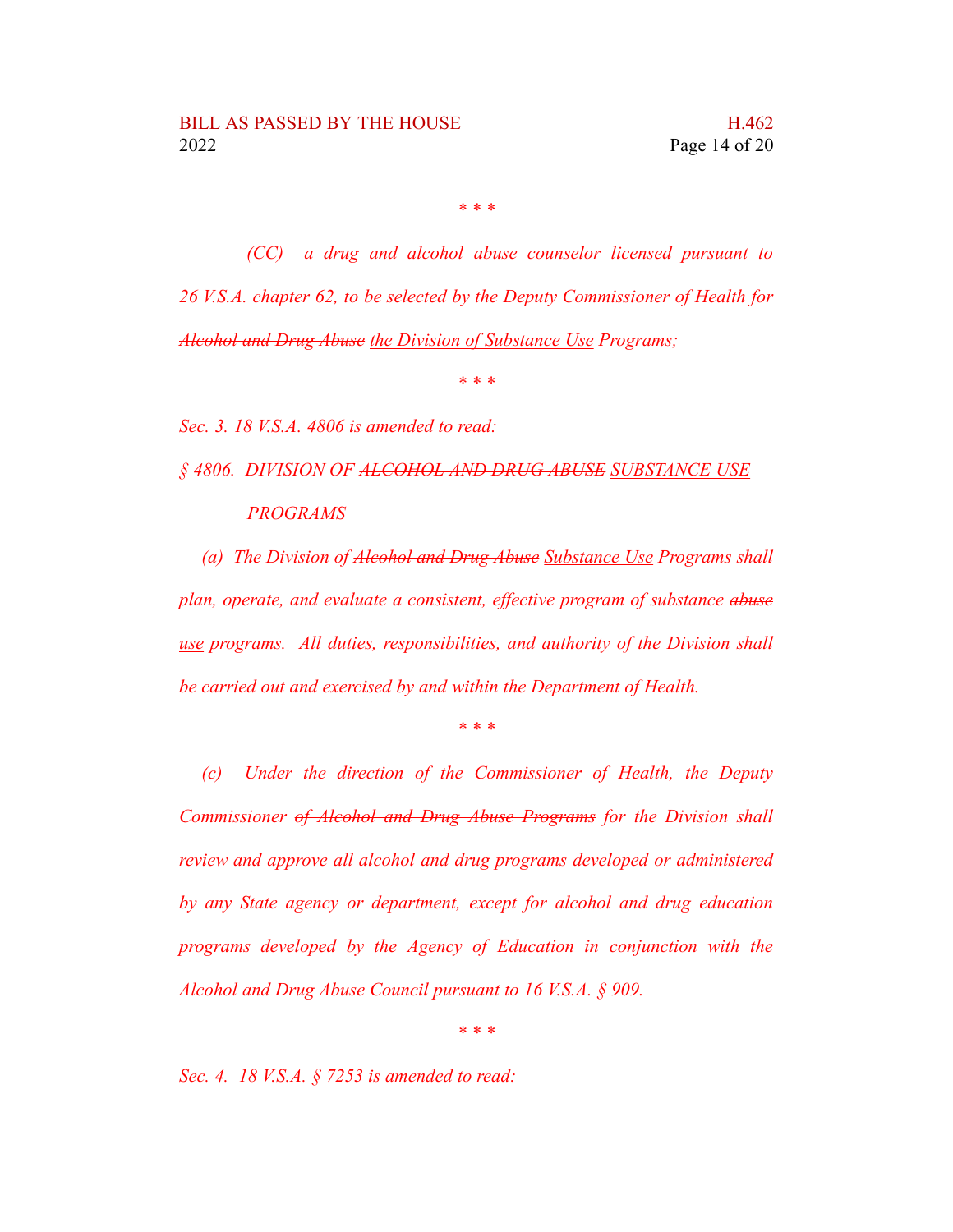*§ 7253. CLINICAL RESOURCE MANAGEMENT AND OVERSIGHT*

*The Commissioner of Mental Health, in consultation with health care providers as defined in section 9432 of this title, including designated hospitals, designated agencies, individuals with mental conditions or psychiatric disabilities, and other stakeholders, shall design and implement a clinical resource management system that ensures the highest quality of care and facilitates long-term, sustained recovery for individuals in the custody of the Commissioner.*

*\* \* \**

*(2) For the purpose of maintaining the integrity and effectiveness of the clinical resource management system, the Department of Mental Health shall:*

*\* \* \**

*(B) coordinate care across the mental and physical health care systems as well as ensure coordination within the Agency of Human Services, particularly the Department of Corrections, the Department of Health's Alcohol and Drug Abuse Division of Substance Use Programs, and the Department of Disabilities, Aging, and Independent Living;*

*\* \* \**

*Sec. 5. 23 V.S.A. § 1216 is amended to read: § 1216. PERSONS UNDER 21 YEARS OF AGE; ALCOHOL CONCENTRATION OF 0.02 OR MORE*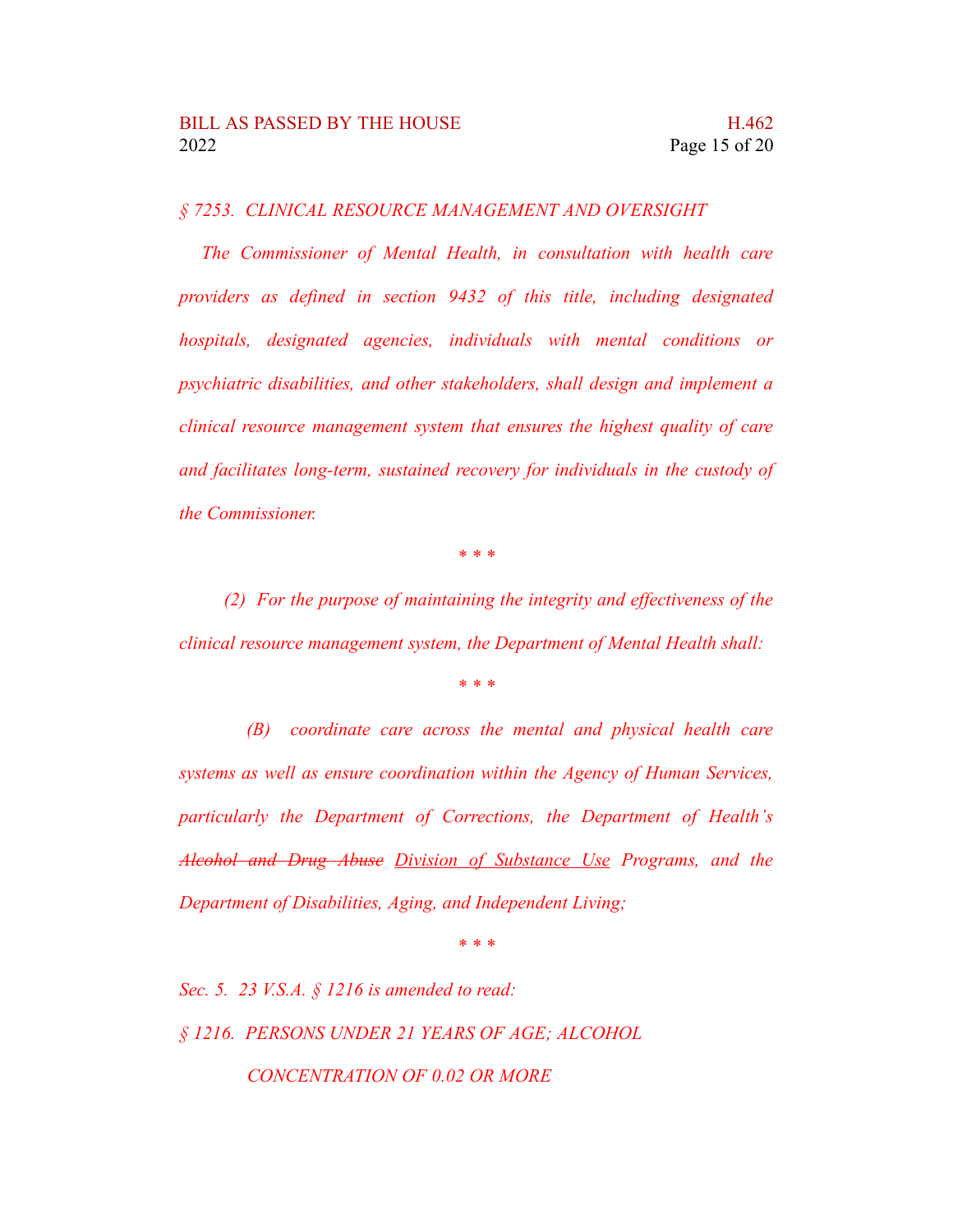*\* \* \**

*(g) The Alcohol and Driving Program required under this section shall be administered by the Office of Alcohol and Drug Abuse Department of Health's Division of Substance Use Programs and shall take into consideration any particular treatment needs of operators under the age of 21 years of age.*

*\* \* \**

*Sec. 6. 23 V.S.A. § 3207f is amended to read: § 3207f. PERSONS UNDER 21 YEARS OF AGE; ALCOHOL CONCENTRATION OF 0.02 OR MORE \* \* \**

*(f) The alcohol program required under this section shall be administered by the Office of Alcohol and Drug Abuse Department of Health's Division of Substance Use Programs and shall take into consideration any particular treatment needs of operators under the age of 21 years of age.*

*\* \* \**

*Sec. 7. 23 V.S.A. § 3323a is amended to read:*

*§ 3323a. PERSONS UNDER 21 YEARS OF AGE; ALCOHOL*

*CONCENTRATION OF 0.02 OR MORE*

*\* \* \**

*(f) The alcohol program required under this section shall be administered by the Office of Alcohol and Drug Abuse Department of Health's Division of*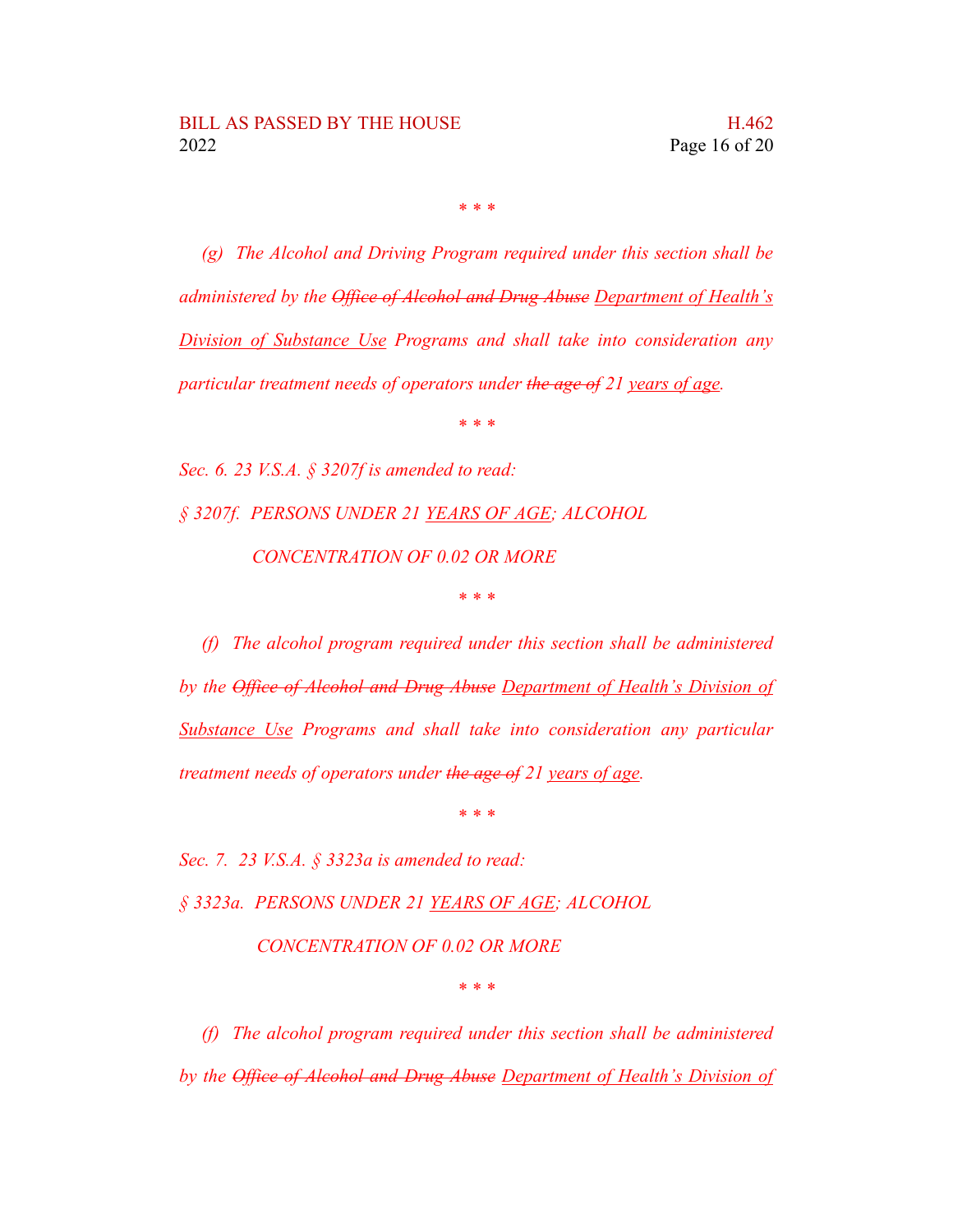*Substance Use Programs and shall take into consideration any particular treatment needs of operators under the age of 21 years of age.*

*\* \* \**

*Sec. 8. 33 V.S.A. § 5272 is amended to read:*

*§ 5272. JUVENILE JUSTICE UNIT; JUVENILE JUSTICE DIRECTOR*

*\* \* \**

*(c) The Juvenile Justice Director shall ensure that the following occur:*

*\* \* \**

*(3) cooperation among appropriate departments, including the Department; the Agency of Education; the Departments of Corrections, of Labor, of Mental Health, of Public Safety, and of Disabilities, Aging, and Independent Living; and the Department of Health's Division of Alcohol and Drug Abuse Substance Use Programs;*

*\* \* \**

*\* \* \* Expansion of Drug Disposal Kiosks \* \* \**

*Sec. 9. 18 V.S.A. § 4224 is amended to read:*

*§ 4224. UNUSED PRESCRIPTION DRUG DISPOSAL PROGRAM*

*(a) The Department of Health shall establish and maintain the Statewide Unused Prescription Drug Disposal Program to provide for the safe disposal of Vermont residents' unused and unwanted prescription drugs. The Program may include establishing secure collection and disposal sites and providing*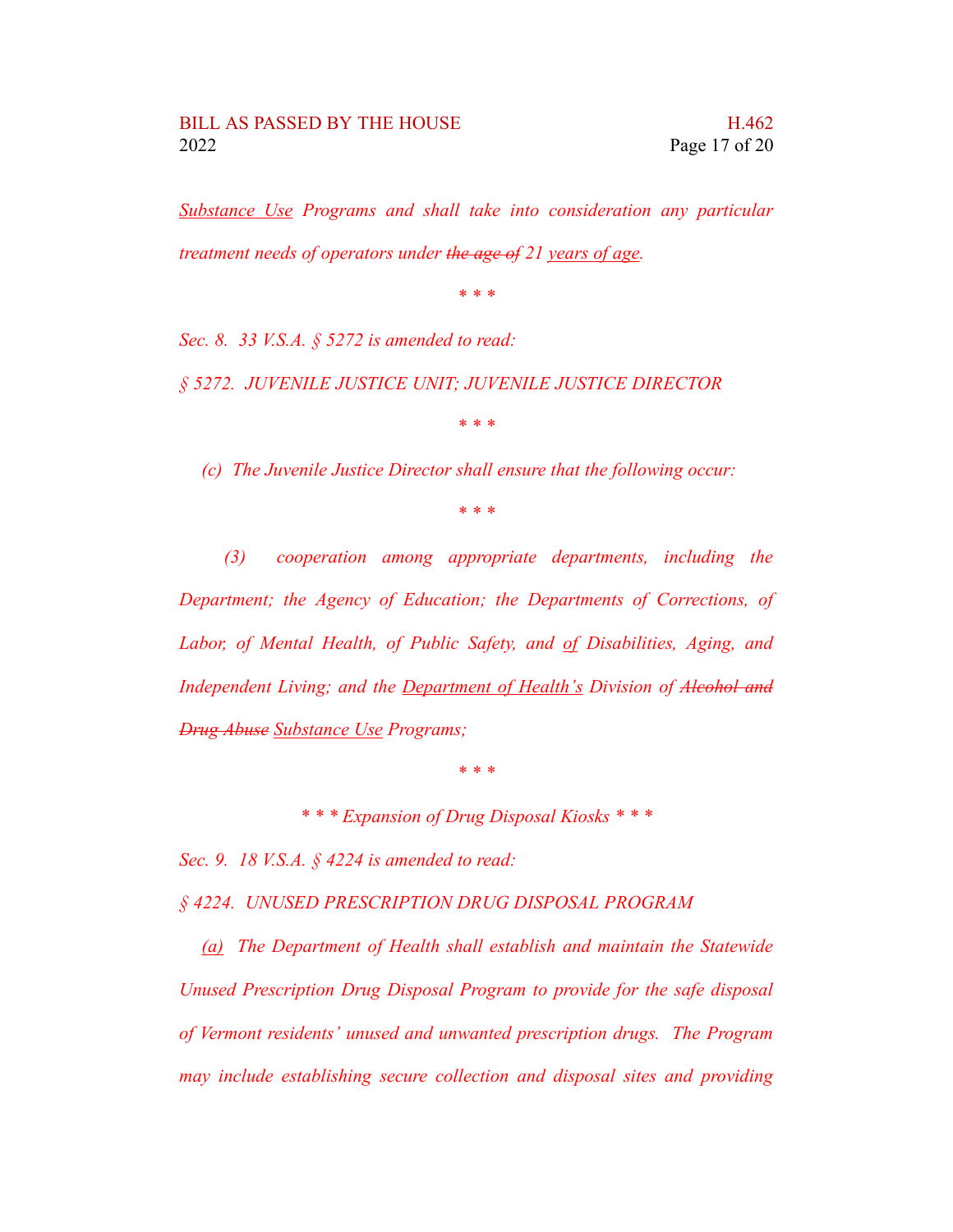*medication envelopes for sending unused prescription drugs to an authorized collection facility for destruction.*

*(b) Pharmacies that operate 10 or more establishments in the United States, while concurrently conducting business in Vermont, shall enroll in a drug disposal kiosk program not later than December 31, 2022.*

*\* \* \* Child Fatality Review Team \* \* \* Sec. 10. 18 V.S.A. § 1561 is amended to read: § 1561. CHILD FATALITY REVIEW TEAM*

*\* \* \**

*(g)(1) Confidentiality.*

*(1)(A) The records produced or acquired by the Team are exempt from public inspection and copying under the Public Records Act and shall be kept confidential. The records of the Team are not subject to subpoena, discovery, or introduction into evidence in a civil or criminal action. Nothing in this section shall be construed to limit or restrict the right to discover or use in any civil or criminal proceedings information or records that are available from another source and entirely outside the Team's review. The Team shall not use the information or records generated during the course of its review for purposes other than those described in this section.*

*(B) The Department may share deidentified data produced or acquired by the Team with other states that have child fatality review panels,*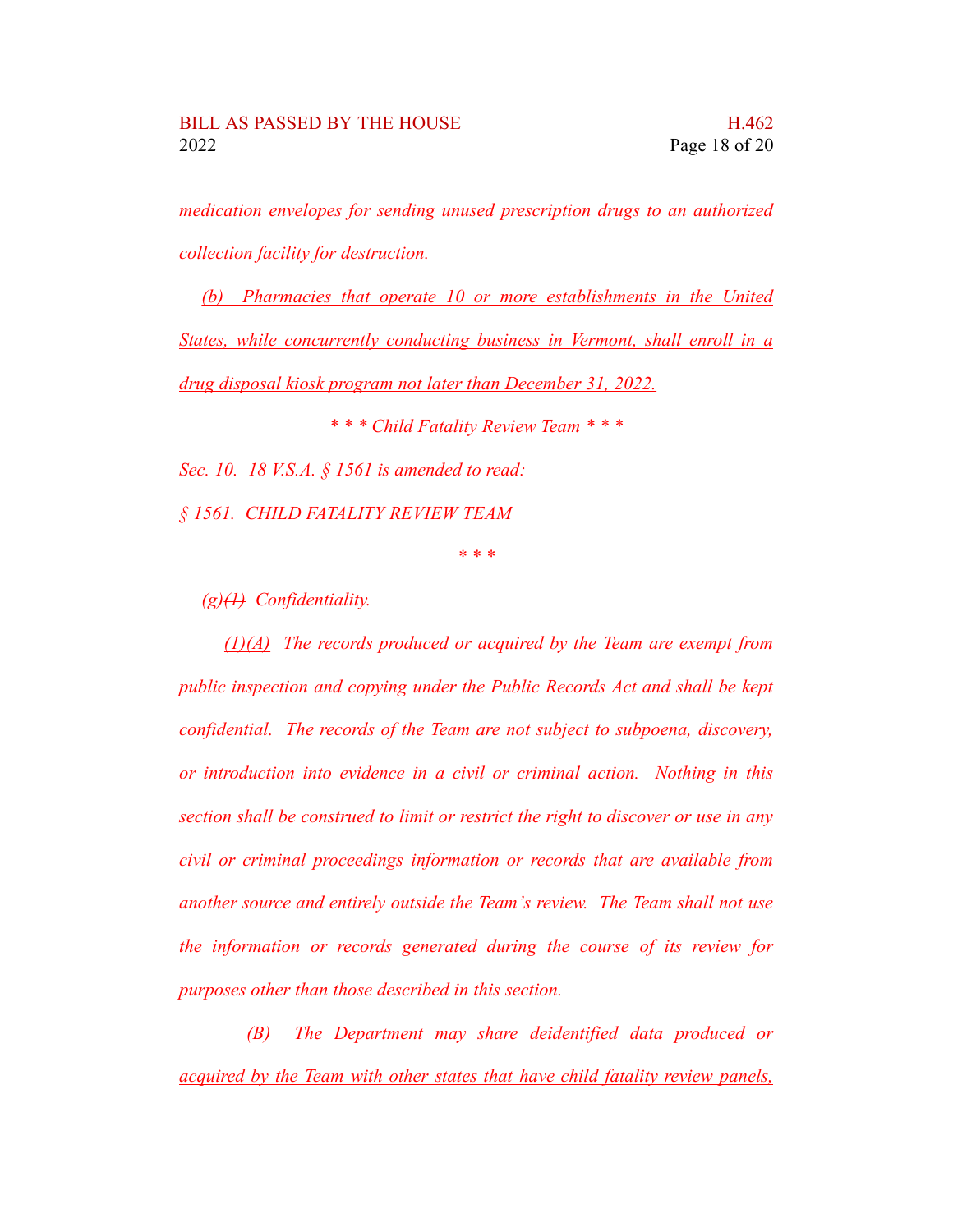*provided access under such agreements is consistent with the privacy, security, and disclosure protections in this chapter.*

*\* \* \**

*\* \* \* Autopsy Reports \* \* \**

*Sec. 11. 18 V.S.A. § 5205 is amended to read: § 5205. DEATH CERTIFICATE WHEN NO ATTENDING PHYSICIAN AND IN OTHER CIRCUMSTANCES; AUTOPSY*

*\* \* \**

*(f) The State's Attorney or Chief Medical Examiner, if either deem it necessary and in the interest of public health, welfare, and safety, or in furtherance of the administration of the law, may order an autopsy to be performed by the Chief Medical Examiner or under his or her the Chief Medical Examiner's direction. Upon completion of the autopsy, the Chief Medical Examiner shall submit a report to such State's Attorney and the Attorney General and shall submit a report of death to the State Registrar. Upon the written request of a federal prosecutor or a prosecutor in another state, the Chief Medical Examiner shall submit a report of a death to the requesting office.*

*\* \* \**